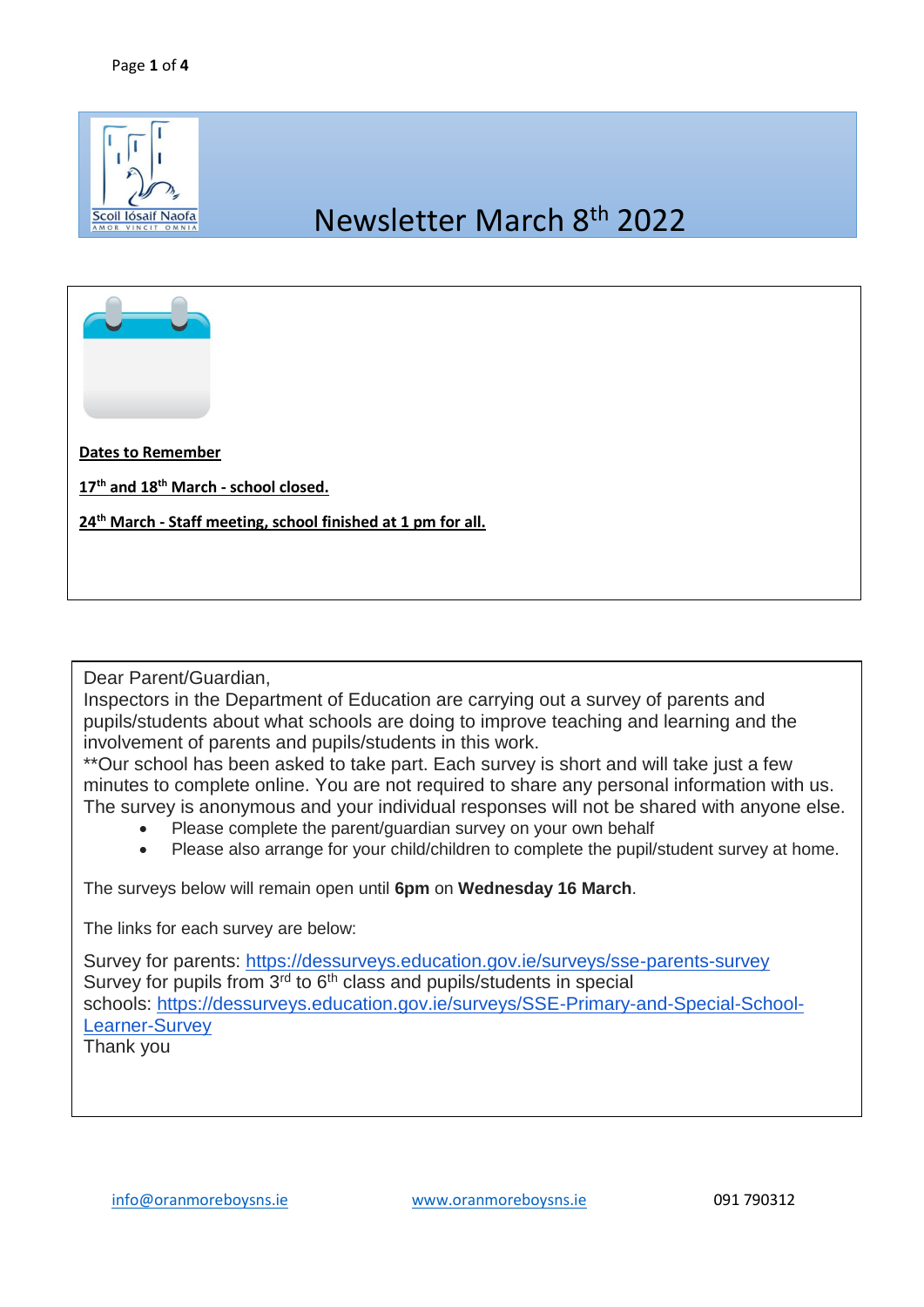

**Cycle Right Programme** 

We are delighted to provide 6<sup>th</sup> class with the opportunity to engage in formal 'cycle' classes. This will start from next week. Cycle right provide the training. Funding is supported by the council and An Taisce.

Each child in 6<sup>th</sup> class has been given a letter from cycle right explaining the programme. The cost is given as 20€ but because funding can be applied for via the school the actual cost per pupil is €5 .50 for the 4 weeks.

A link will be sent to all  $6<sup>th</sup>$  class students via Aladdin.

Bicycles will be provided for pupils who are not in a position to bring in their own.



## **Swimming**

Lessons will resume for 3<sup>rd</sup> and 5<sup>th</sup> classes in Kilcornan from next week. An information note, as well as a link for payment will follow this week with further information to the relevant classes. The cost is 70€ for a schedule of 8 classes. Unfortunately, since our last lessons, pre Covi,d the cost of transport and use of the pool has increased.

## **School Photos**

To avail of free shipment to the school, please have your **order into Memory Lane by Friday 11th March at 6pm.** After this date Memory Lane will be charging for delivery to your home.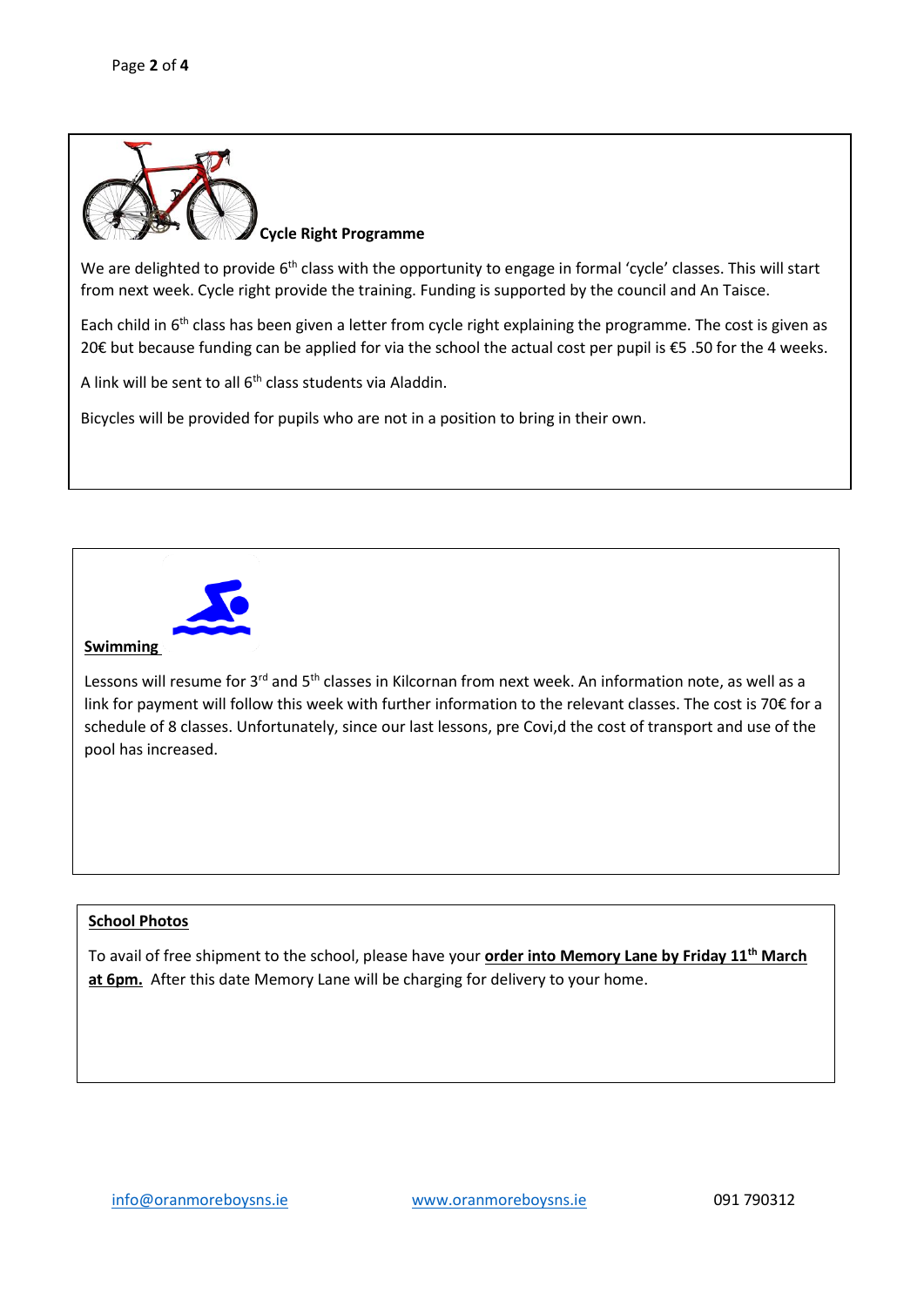

We are acutely aware of the pain and suffering visited on the people of Ukraine during these times.

As a school community we wish to assist in some way and have come up with the following suggestion as a means to raise much needed funds for families seeking refuge in Ireland.

**School Photos**  Annually we hold a 'La Glás' at this time of year to celebrate Seachtain na Gaeilge and as a way to earn a little funding towards the annual feis/ St Patrick's Day band requirements.

To avail of free shipment to the school please return your order to Memory Lane by Friday 11th March.

As these events are not happening this year we have decided that we will continue with our 'Lá Glás' on the 16th March and ask for a donation of **2€ per child or more if you wish**. All monies raised will be given to families who are seeking refuge in Galway via their support organisation. A little further research needs to be done as to how best to reach Ukranian families seeking refuge in Galway.

We will share with you the exact amount raised on the day and where it was sent in order to support these families.

In the meantime, we keep the Ukrainian people in our prayers.